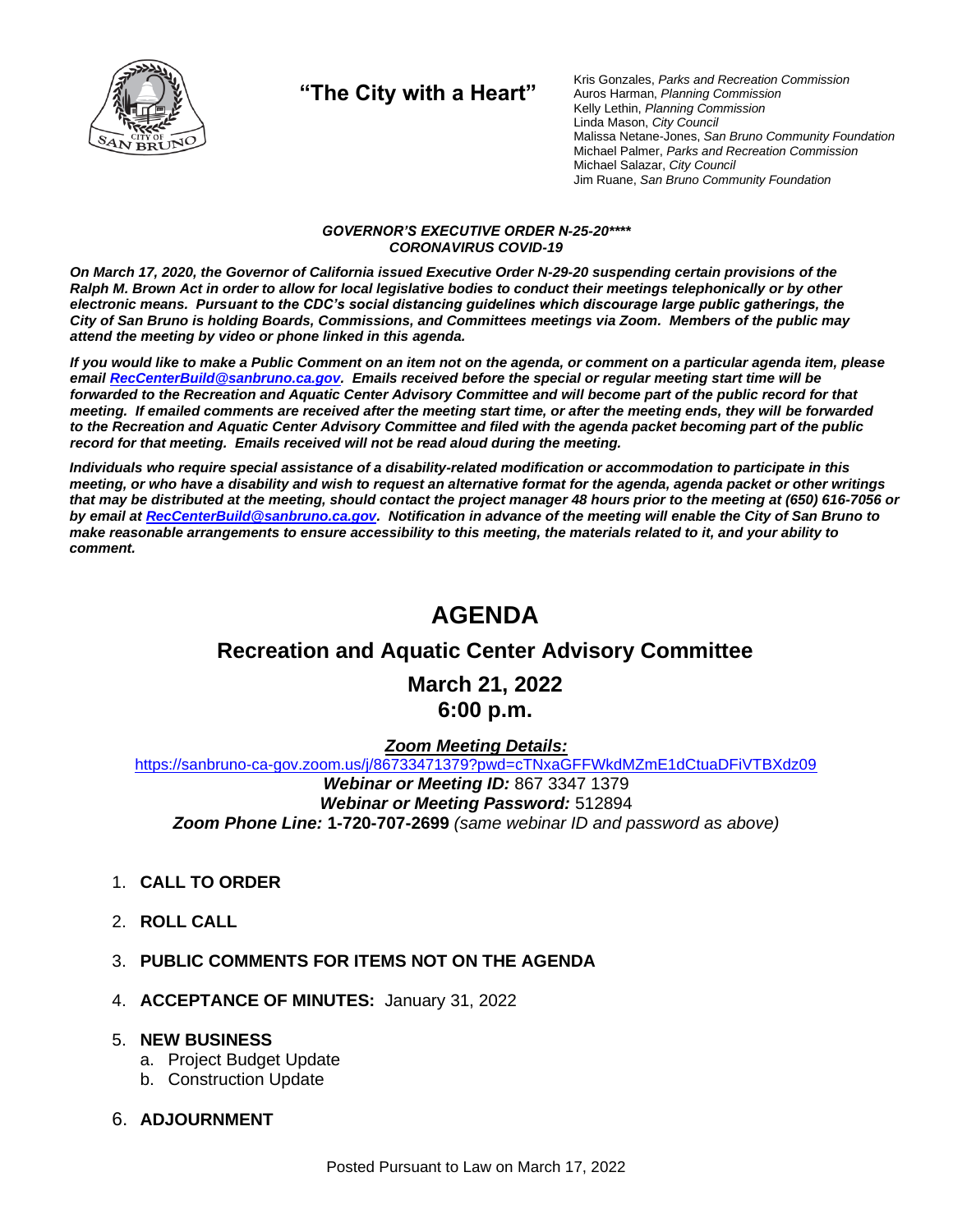

**"The City with a Heart"**

Kris Gonzales, *Parks and Recreation Commission* Auros Harman, *Planning Commission* Kelly Lethin, *Planning Commission* Linda Mason, *City Council* Malissa Netane-Jones, *San Bruno Community Foundation* Michael Palmer, *Parks and Recreation Commission* Michael Salazar, *City Council* Jim Ruane, *San Bruno Community Foundation*

# **MINUTES**

### **Recreation and Aquatic Center Advisory Committee**

### **January 31, 2022**

### **6:30 p.m.**

- 1. **CALL TO ORDER –** Michael Salazar called the meeting to order at 6:33 p.m.
- 2. **ROLL CALL –** Present: Kris Gonzales, Linda Mason, Malissa Netane-Jones, Michael Palmer, Michael Salazar, and Jim Ruane. Excused: Kelly Lethin. Absent: Auros Harman.
- 3. **PUBLIC COMMENTS FOR ITEMS NOT ON THE AGENDA –** None.
- 4. **ACCEPTANCE OF MINUTES –** The Committee accepted the minutes of the January 19, 2022 meeting. 6-0.

#### 5. **NEW BUSINESS**

- a. Construction Update and Look Ahead Schedule
	- i. Project Information Update
	- ii. Completed To Date
	- iii. Schedule Update
	- iv. Change Order Report
	- v. What's Happening Next 30 Days

**Project Manager Rodrigo Macaraeg** provided a PowerPoint presentation. He stated that it is estimated that 6.5% of the project is completed as of the end of January. The temporary water line bypass, removal and disposal of the old water line, the start of the grading work, and removal of the block retaining wall are completed to date through January 28, 2022. He presented a recap of the critical activities and field activities completed to date. The project is going into the ramped-up phase.

**City Manager Jovan Grogan** explained that the heavy residential community impact phase will start around Q2 of this year. Communication to the neighborhood will peak up around this time.

**Project Manager Rodrigo Macaraeg** stated that there is no change to the change order report. The grading and retaining wall, the tribal area monitoring, the protection of the temporary water line, and the pool backfill will take place in the next 30 days. Also staff will request from City Council a project budget adjustment to appropriate \$560,000 and amendments to consultant agreements. He reviewed the staff and consultants' roles and responsibilities and the project budget adjustments.

**City Manager Jovan Grogan** stated that a number of budgetary adjustments will go to City Council on February 8th. Staff is working on a staff report with all the adjustments.

**Public Works Deputy Director Hae Won Ritchie** stated some background about the \$560,000 add for water, sewer, and sidewalks.